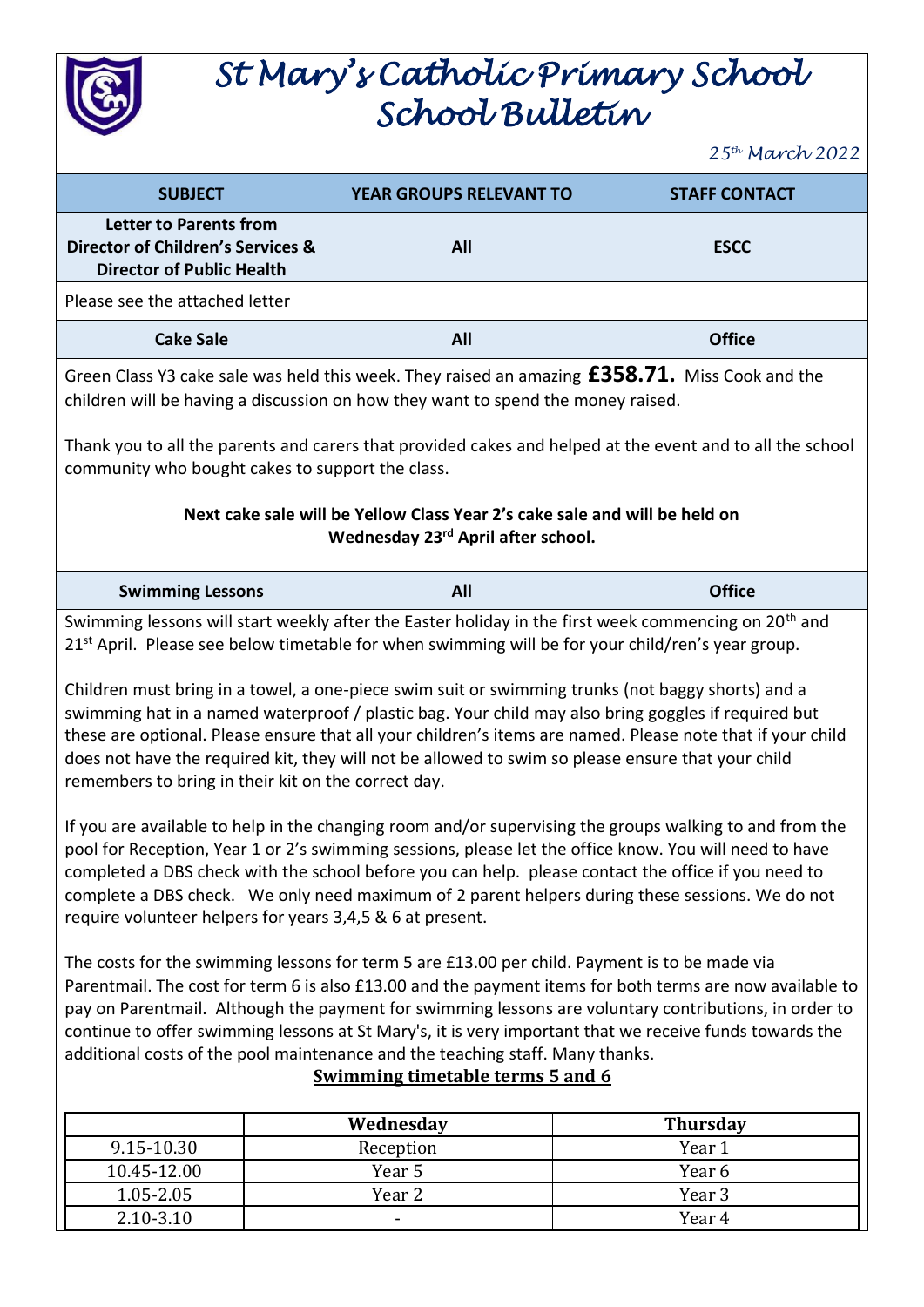| <b>End of Term Arrangements</b>                                                                                                                                                                                                                                                                                                                                                | All                                                                                   | <b>Office</b>           |  |  |
|--------------------------------------------------------------------------------------------------------------------------------------------------------------------------------------------------------------------------------------------------------------------------------------------------------------------------------------------------------------------------------|---------------------------------------------------------------------------------------|-------------------------|--|--|
|                                                                                                                                                                                                                                                                                                                                                                                | Next Friday 1 <sup>st</sup> April is the last day of term before the Easter holidays. |                         |  |  |
| School finishes for all pupils at 1pm.                                                                                                                                                                                                                                                                                                                                         |                                                                                       |                         |  |  |
| Please ensure that your child is collected at this earlier time. If you have previously given permission for<br>your child to walk up the school drive or to walk home these permissions will apply on Friday for the 1pm<br>dismissal time.                                                                                                                                   |                                                                                       |                         |  |  |
| Term 5 will start back to school on Tuesday 19th April.                                                                                                                                                                                                                                                                                                                        |                                                                                       |                         |  |  |
| <b>Online Safety Tip</b>                                                                                                                                                                                                                                                                                                                                                       | All                                                                                   | <b>Mr Getty</b>         |  |  |
| growing number of children expressing worry and concern at the information they are accessing online.<br>To ensure we have a united approach to dealing with these worries and to help support our children<br>both in school and at home, I have attached a poster to support parents/carers with how to help the<br>children to deal with upsetting content.                 |                                                                                       |                         |  |  |
| <b>Open for Parents</b>                                                                                                                                                                                                                                                                                                                                                        | All                                                                                   | <b>Mr Getty</b>         |  |  |
| each with specific tips to help parents/carers deal with the most common behaviour problems. This<br>service is all run online, so parents/carers can join in from the comfort of their own home. All they need<br>is a laptop, tablet or phone and internet access."                                                                                                          |                                                                                       |                         |  |  |
| <b>Gymnastics After School Club</b>                                                                                                                                                                                                                                                                                                                                            | All                                                                                   | <b>Gymspire Academy</b> |  |  |
| Please see attached Flyer for Gymspire Gymnastics Club.<br>Please be aware that places are not guaranteed if your child has been to the club before. Bookings are<br>subject to a maximum capacity, so book early to avoid disappointment. The school are not responsible for<br>after school club bookings, so please contact clubs directly to book your space.              |                                                                                       |                         |  |  |
| <b>Brigade Uniform Ordering</b>                                                                                                                                                                                                                                                                                                                                                | All                                                                                   | <b>Brigade</b>          |  |  |
| Please find attached the flyer for parents detailing Brigade's summer school uniform ordering deadlines<br>for 2022.<br>Parents delivery to home:<br>Last order 22nd July for delivery before the start of new term.                                                                                                                                                           |                                                                                       |                         |  |  |
| <b>World Maths Day - Mathletics</b>                                                                                                                                                                                                                                                                                                                                            | <b>Year 1 - 6</b>                                                                     | <b>Miss Cook</b>        |  |  |
| log in                                                                                                                                                                                                                                                                                                                                                                         |                                                                                       |                         |  |  |
| This week, your child has been given a password for Mathletics - this is the official platform supporting<br>World Maths Day which was on Wednesday this week.<br>Like our other subscriptions, this site enables your child to practise vital key mathematical skills<br>strengthening their rapid recall through fun games, activities and challenges which are relevant and |                                                                                       |                         |  |  |
| attention grabbing.                                                                                                                                                                                                                                                                                                                                                            |                                                                                       |                         |  |  |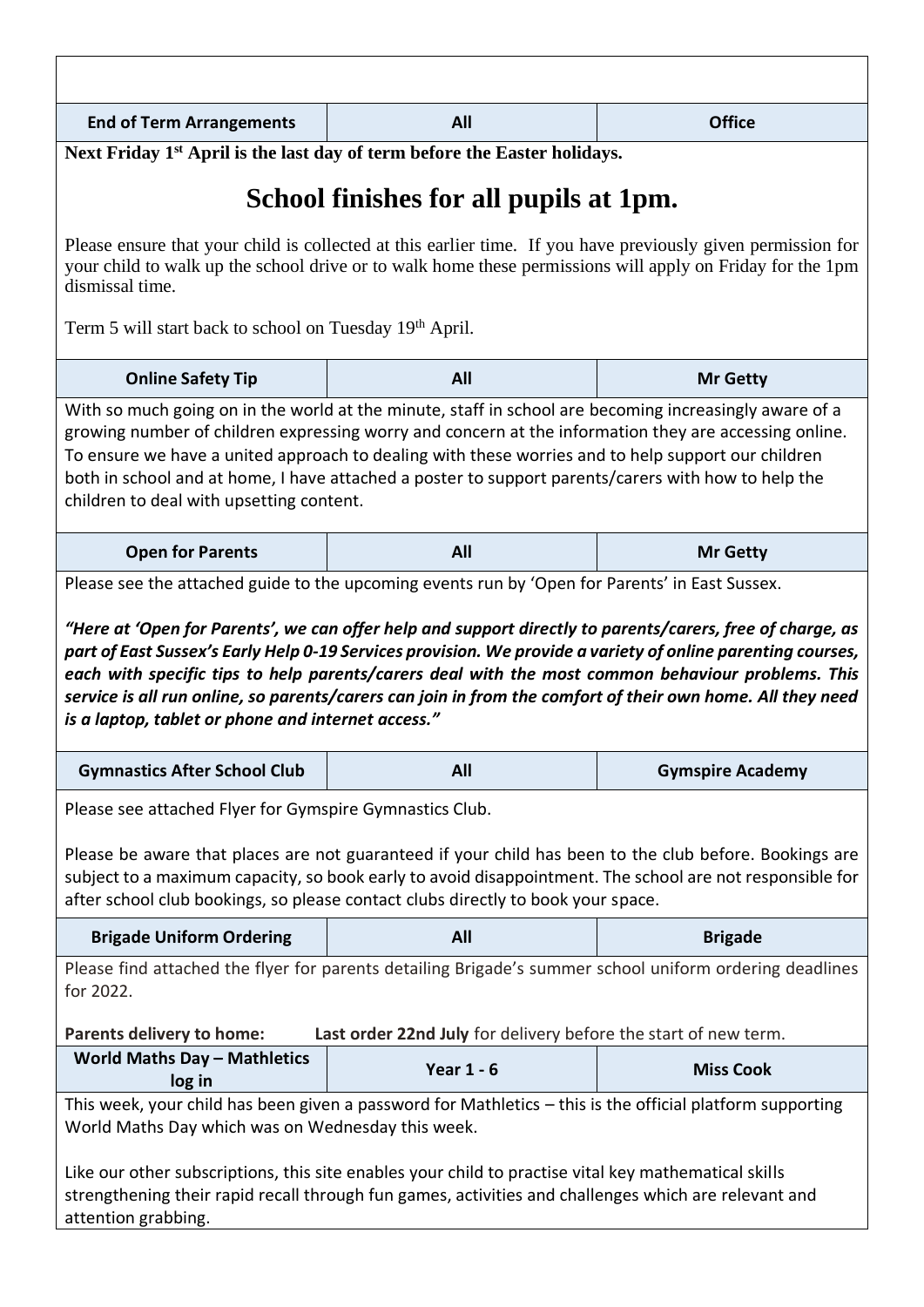There are 10 different levels ranging from doubles to 10 and number bonds to fractions of number, algebraic equations and expanding brackets – it's a great site for our youngest learners all the way to Year 6 and beyond! The log ins are valid until the end of the Easter holidays and would provide an excellent source of SATs revision.

You can access mathletics at home via www.mathletics.com or through the free student app:



| <b>Maths practice</b> | Year 2 and 6 | <b>Miss Cook</b> |
|-----------------------|--------------|------------------|
|                       |              |                  |

Our Year 6 and Year 2 students are busy preparing for their end of key stage assessments.

If your child is finding an area difficult to understand then

<https://www.bbc.co.uk/bitesize/subjects/z826n39> (Year 6),

<https://www.bbc.co.uk/bitesize/subjects/zjxhfg8> (Year 2) and

<https://www.mathsisfun.com/> are some of my favourite sites to help explain concepts in child speak and provide examples and practice questions.

<https://www.maths4everyone.com/pages/ks2-sats-practice.php> is an excellent site which allows you to search for previous test questions based upon a topic. For example, if your child is finding ratio particularly challenging then you can search for ratio and previous SATs questions will appear for them to practise. Answer schemes are also available. Questions and answers are free to download. This site is for KS2 questions.

If your child is stuck or confused, please encourage them to ask for help.

| <b>Diary Dates</b>                                                                                                                    | All | <b>Office</b> |  |  |
|---------------------------------------------------------------------------------------------------------------------------------------|-----|---------------|--|--|
| <b>TERM4</b>                                                                                                                          |     |               |  |  |
| 01.04.22 - Last Day of Term for pupils (1pm finish for pupils)                                                                        |     |               |  |  |
| TERM 5                                                                                                                                |     |               |  |  |
| 19.04.22 - First Day of Term for pupils                                                                                               |     |               |  |  |
| 19.04.22 - National Offers Day for Reception 2022 places                                                                              |     |               |  |  |
| 25.04.22 - 29.4.22 Indigo Class Bikeability Course<br>27.04.22 - Year 2 Cake Sale                                                     |     |               |  |  |
| 02.05.22 - May Bank Holiday - School Closed                                                                                           |     |               |  |  |
| 09.05.22 to 12.05.22 Year 6 SATs week                                                                                                 |     |               |  |  |
| 11.05.22 - Year 1 Cake Sale                                                                                                           |     |               |  |  |
| 24.05.22 - Young Voices Concert at the O2 Arena London (Indigo and Violet class participants)<br>25.05.22 - Reception Class Cake Sale |     |               |  |  |
| 27.05.22 - Last Day of Term for pupils (3.15pm finish)                                                                                |     |               |  |  |
|                                                                                                                                       |     |               |  |  |
| TERM 6                                                                                                                                |     |               |  |  |
| 06.06.22 - First Day of Term for Pupils                                                                                               |     |               |  |  |
| 09.06.22 - New Reception Class 2022 Make and Take Session 10am - 11am                                                                 |     |               |  |  |
| 13.06.22 - 17-6-22 Beacon Open week tours - Indigo class                                                                              |     |               |  |  |